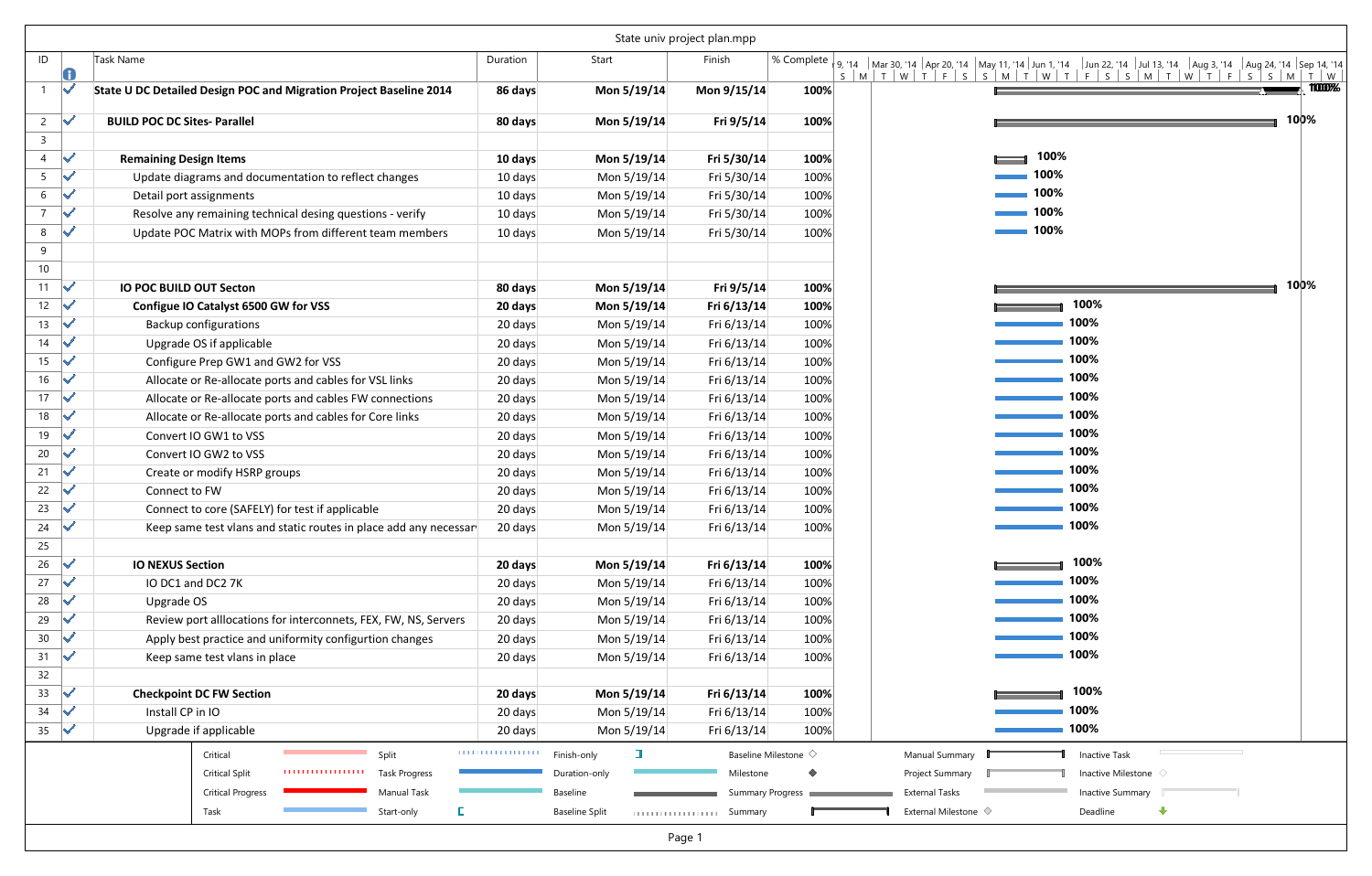|          |     |                                                                                   |                            | State univ project plan.mpp |                 |                               |                               |                                                                                                                                                                                                                               |
|----------|-----|-----------------------------------------------------------------------------------|----------------------------|-----------------------------|-----------------|-------------------------------|-------------------------------|-------------------------------------------------------------------------------------------------------------------------------------------------------------------------------------------------------------------------------|
| ID       |     | Task Name                                                                         | Duration                   | Start                       | Finish          |                               |                               | % Complete 9, '14   Mar 30, '14   Apr 20, '14   May 11, '14   Jun 1, '14   Jun 22, '14   Jul 13, '14   Aug 3, '14   Aug 24, '14   Sep 14, '14   Sep 14, '14   Sep 14, '14   Sep 14, '14   Sep 14, '14   Sep 14, '14   Sep 14, |
| 36       |     | Connect CP to Nexus as per FSM diagram                                            | 20 days                    | Mon 5/19/14                 | Fri 6/13/14     | 100%                          |                               | $-100\%$                                                                                                                                                                                                                      |
| 37<br>38 |     | Connect CP to 6500 as already configured or changed                               | 20 days                    | Mon 5/19/14                 | Fri 6/13/14     | 100%                          |                               | ■ 100%                                                                                                                                                                                                                        |
| 39       |     | <b>Netscaler Section</b>                                                          | 20 days                    | Mon 5/19/14                 | Fri 6/13/14     | 100%                          |                               | 100%                                                                                                                                                                                                                          |
| 40       |     | Install Netscaler in IO                                                           | 20 days                    | Mon 5/19/14                 | Fri 6/13/14     | 100%                          |                               | 100%                                                                                                                                                                                                                          |
| 41       | M   | Connect Netscaler to Nexus as per blowout FSM diagram                             | 20 days                    | Mon 5/19/14                 | Fri 6/13/14     | 100%                          |                               | 100%                                                                                                                                                                                                                          |
| 42       |     |                                                                                   |                            |                             |                 |                               |                               |                                                                                                                                                                                                                               |
| 43       |     | <b>Storage Section</b>                                                            | 20 days                    | Mon 5/19/14                 | Fri 6/13/14     | 100%                          |                               | 100%                                                                                                                                                                                                                          |
| 44       | N   | Intstall Storage appliance in IO as per FSM diagram                               | 20 days                    | Mon 5/19/14                 | Fri 6/13/14     | 100%                          |                               | 100%                                                                                                                                                                                                                          |
| 45       |     | Install test storage server in IO as per FSM diagram                              | 20 days                    | Mon 5/19/14                 | Fri 6/13/14     | 100%                          |                               | 100%                                                                                                                                                                                                                          |
| 46       |     |                                                                                   |                            |                             |                 |                               |                               |                                                                                                                                                                                                                               |
| 47       | M   | <b>Test Servers</b>                                                               | 20 days                    | Mon 5/19/14                 | Fri 6/13/14     | 100%                          |                               | 100%                                                                                                                                                                                                                          |
| 48       |     | Intstall Test VM Web server hosts in IO                                           | 20 days                    | Mon 5/19/14                 | Fri 6/13/14     | 100%                          |                               | 100%                                                                                                                                                                                                                          |
| 49       |     |                                                                                   |                            |                             |                 |                               |                               |                                                                                                                                                                                                                               |
| 50       |     | Configure DC in IO and test                                                       | 80 days                    | Mon 5/19/14                 | Fri 9/5/14      | 100%                          |                               | 100%                                                                                                                                                                                                                          |
| 51       | ₩   | If applicable configure Mock core routes and loopbacks for N/S<br>testing on 65ks | 20 days                    | Mon 5/19/14                 | Fri 6/13/14     | 100%                          |                               | $-100%$                                                                                                                                                                                                                       |
| 52       | le. | 65k Portchannel for DCI - not connected                                           | 20 days                    | Mon 5/19/14                 | Fri 6/13/14     | 100%                          |                               | ■ 100%                                                                                                                                                                                                                        |
| 53       | N   | 65k static rotues, ACLs etc stay the same                                         | 20 days                    | Mon 5/19/14                 | Fri 6/13/14     | 100%                          |                               | ■ 100%                                                                                                                                                                                                                        |
| 54       |     | Configure FW Open side should stay the same as previous                           | 20 days                    | Mon 5/19/14                 | Fri 6/13/14     | 100%                          |                               | 100%                                                                                                                                                                                                                          |
| 55       |     | Configure FW Secure Side should stay the same as previous                         | 20 days                    | Mon 5/19/14                 | Fri 6/13/14     | 100%                          |                               | 100%                                                                                                                                                                                                                          |
| 56       | led | Configure Netscaler Secure Side should stay the same as perviou                   | 20 days                    | Mon 5/19/14                 | Fri 6/13/14     | 100%                          |                               | ■ 100%                                                                                                                                                                                                                        |
| 57       |     | Configure test Server VM and Web server                                           | 20 days                    | Mon 5/19/14                 | Fri 9/5/14      | 100%                          |                               | 100%                                                                                                                                                                                                                          |
| 58       |     | Configure test Storage                                                            | 20 days                    | Mon 5/19/14                 | Fri 6/13/14     | 100%                          |                               | 100%                                                                                                                                                                                                                          |
| 59       |     |                                                                                   |                            |                             |                 |                               |                               |                                                                                                                                                                                                                               |
| 60       | lv  | Provision all remaining service type ports, port channels and trunl               | 20 days                    | Mon 5/19/14                 | Fri 6/13/14     | 100%                          |                               | 100%                                                                                                                                                                                                                          |
| 61       | N   | <b>FEX</b>                                                                        | 10 days                    | Mon 5/19/14                 | Fri 5/30/14     | 100%                          | 100%                          |                                                                                                                                                                                                                               |
| 62       | N   | Servers                                                                           | 20 days                    | Mon 5/19/14                 | Fri 6/13/14     | 100%                          |                               | 100%<br>100%                                                                                                                                                                                                                  |
| 63       | N   | Storage                                                                           | 20 days                    | Mon 5/19/14                 | Fri 6/13/14     | 100%                          |                               | 100%                                                                                                                                                                                                                          |
| 64       | N   | <b>CheckPoint Firewall Switch Ports</b>                                           | 20 days                    | Mon 5/19/14                 | Fri 6/13/14     | 100%                          |                               | 100%                                                                                                                                                                                                                          |
| 65       | M   | <b>NetScaler Switch Ports</b>                                                     | 20 days                    | Mon 5/19/14                 | Fri 6/13/14     | 100%                          |                               | ■ 100%                                                                                                                                                                                                                        |
| 66<br>67 |     | One Off devices for testing                                                       | 20 days                    | Mon 5/19/14                 | Fri 6/13/14     | 100%                          |                               |                                                                                                                                                                                                                               |
| 68       |     |                                                                                   |                            |                             |                 |                               |                               |                                                                                                                                                                                                                               |
| 69       |     |                                                                                   |                            |                             |                 |                               |                               |                                                                                                                                                                                                                               |
| 70       | √   | <b>ISTB1 POC Build Out</b>                                                        | 20 days                    | Mon 5/19/14                 | Fri 6/13/14     | 100%                          |                               | 100%                                                                                                                                                                                                                          |
|          |     | Split<br>Critical                                                                 | <b>TELEVISION IN THE R</b> | <b>E</b><br>Finish-only     |                 | Baseline Milestone $\Diamond$ | Manual Summary                | Inactive Task                                                                                                                                                                                                                 |
|          |     | Task Progress<br><b>Critical Split</b>                                            |                            | Duration-only               | Milestone       |                               | Project Summary               | Inactive Milestone                                                                                                                                                                                                            |
|          |     | <b>Critical Progress</b><br><b>Manual Task</b>                                    |                            | Baseline                    |                 | Summary Progress              | <b>External Tasks</b>         | Inactive Summary                                                                                                                                                                                                              |
|          |     | Start-only<br>Task                                                                |                            | <b>Baseline Split</b>       | sunning summary |                               | External Milestone $\Diamond$ | Deadline<br>$\bigcup$                                                                                                                                                                                                         |
|          |     |                                                                                   |                            | Page 2                      |                 |                               |                               |                                                                                                                                                                                                                               |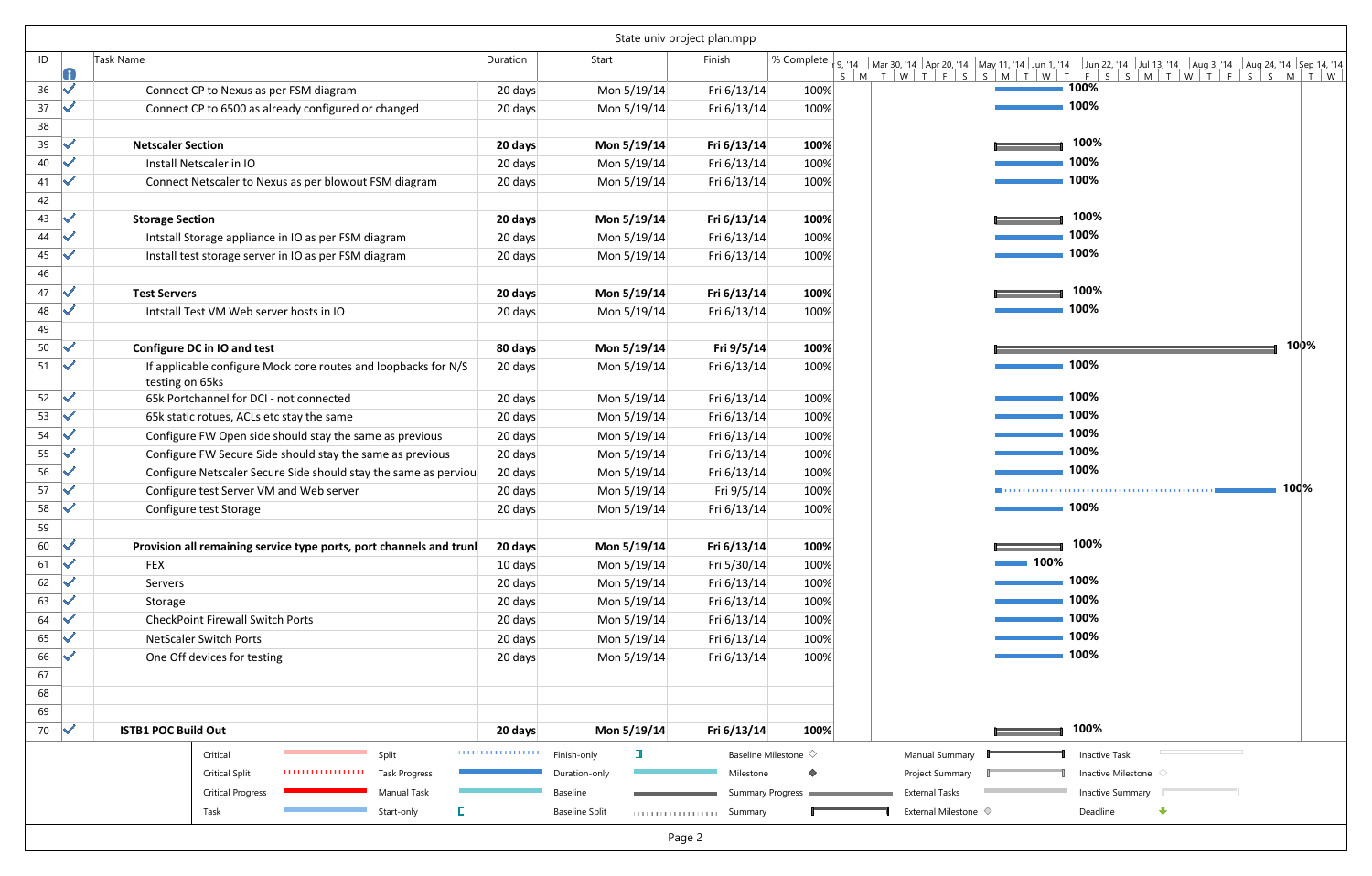|          |   |                                                                      |                               |                       | State univ project plan.mpp |                               |                                                                                                                                                                         |  |
|----------|---|----------------------------------------------------------------------|-------------------------------|-----------------------|-----------------------------|-------------------------------|-------------------------------------------------------------------------------------------------------------------------------------------------------------------------|--|
| ID       | U | Task Name                                                            | Duration                      | Start                 | Finish                      |                               | % Complete   9, 14   Mar 30, 14   Apr 20, 14   May 11, 14   Jun 1, 14   Jun 22, 14   Jul 13, 14   Aug 3, 14   Aug 24, 14   Sep 14, 14  <br>SMTWTFSSMTWTFSSMTWTFVTFSSMTW |  |
| 71       | V | Allocate single 65k                                                  | 20 days                       | Mon 5/19/14           | Fri 6/13/14                 | 100%                          | $100\%$                                                                                                                                                                 |  |
| 72       |   | Allocate Nexus 5548 pair                                             | 20 days                       | Mon 5/19/14           | Fri 6/13/14                 | 100%                          | $-100\%$                                                                                                                                                                |  |
| 73       |   | Install in racks                                                     | 20 days                       | Mon 5/19/14           | Fri 6/13/14                 | 100%                          | $\blacksquare$ 100%                                                                                                                                                     |  |
| 74       |   | Upgrade OS if applicable                                             | 20 days                       | Mon 5/19/14           | Fri 6/13/14                 | 100%                          | $-100%$                                                                                                                                                                 |  |
| 75       |   | Configure Prep GW1 for VSS still build as just one half of VSS       | 20 days                       | Mon 5/19/14           | Fri 6/13/14                 | 100%                          | $\sim$ 100%                                                                                                                                                             |  |
| 76       |   | Allocate or Re-allocate ports and cables for VSL links               | 20 days                       | Mon 5/19/14           | Fri 6/13/14                 | 100%                          | $\sim$ 100%                                                                                                                                                             |  |
| 77       |   | Allocate or Re-allocate ppors and cables FW connections              | 20 days                       | Mon 5/19/14           | Fri 6/13/14                 | 100%                          | $\sim$ 100%                                                                                                                                                             |  |
| 78       |   | Allocate or Re-allocate ports and cables for Core or Mock Core links | 20 days                       | Mon 5/19/14           | Fri 6/13/14                 | 100%                          | $\sim$ 100%                                                                                                                                                             |  |
| 79       |   | Convert ISTB1 GW1 to VSS                                             | 20 days                       | Mon 5/19/14           | Fri 6/13/14                 | 100%                          | $\sim$ 100%                                                                                                                                                             |  |
| 80       |   | Create or modify HSRP groups                                         | 20 days                       | Mon 5/19/14           | Fri 6/13/14                 | 100%                          | $\blacksquare$ 100%                                                                                                                                                     |  |
| 81       |   | Connect to FW                                                        | 20 days                       | Mon 5/19/14           | Fri 6/13/14                 | 100%                          | $\sim$ 100%                                                                                                                                                             |  |
| 82       |   | Create test Vlans                                                    | 20 days                       | Mon 5/19/14           | Fri 6/13/14                 | 100%                          | 100%                                                                                                                                                                    |  |
| 83       |   | Create Dynamic routing domain                                        | 20 days                       | Mon 5/19/14           | Fri 6/13/14                 | 100%                          | $\blacksquare$ 100%                                                                                                                                                     |  |
| 84       |   | <b>Create test Static routes</b>                                     | 20 days                       | Mon 5/19/14           | Fri 6/13/14                 | 100%                          | $\sim$ 100%                                                                                                                                                             |  |
| 85       |   | Create ACLs if applicable                                            | 20 days                       | Mon 5/19/14           | Fri 6/13/14                 | 100%                          | 100%                                                                                                                                                                    |  |
| 86       |   | Connect to core (SAFELY) for test if applicable                      | 20 days                       | Mon 5/19/14           | Fri 6/13/14                 | 100%                          | $\blacksquare$ 100%                                                                                                                                                     |  |
| 87       |   |                                                                      |                               |                       |                             |                               |                                                                                                                                                                         |  |
| 88       |   | <b>ISTB1 Nexus Section</b>                                           | 66 days                       | Mon 5/19/14           | Mon 8/18/14                 | 100%                          | 100%                                                                                                                                                                    |  |
| 89       |   | Upgrade OS                                                           | 20 days                       | Mon 5/19/14           | Fri 6/13/14                 | 100%                          | $-100%$                                                                                                                                                                 |  |
| 90       |   | Review port alllocations for interconnets, FEX, FW, NS, Servers      | 20 days                       | Mon 5/19/14           | Fri 6/13/14                 | 100%                          | $\blacksquare$ 100%                                                                                                                                                     |  |
| 91       |   | Apply best practice and uniformity configurtion changes              | 20 days                       | Mon 5/19/14           | Fri 6/13/14                 | 100%                          | 100%                                                                                                                                                                    |  |
| 92<br>93 |   | Create test vlans                                                    | 20 days                       | Mon 5/19/14           | Fri 6/13/14                 | 100%                          | 100%                                                                                                                                                                    |  |
| 94       |   | <b>Checkpoint DC FW Section</b>                                      | 20 days                       | Mon 5/19/14           | Fri 6/13/14                 | 100%                          | 100%                                                                                                                                                                    |  |
| 95       |   | Recable existing CP in ISTB1 POC rack                                | 20 days                       | Mon 5/19/14           | Fri 6/13/14                 | 100%                          | 100%                                                                                                                                                                    |  |
| 96       |   | Upgrade if applicable                                                | 20 days                       | Mon 5/19/14           | Fri 6/13/14                 | 100%                          | 100%                                                                                                                                                                    |  |
| 97       |   | Connect CP to Nexus as per FSM diagram                               | 20 days                       | Mon 5/19/14           | Fri 6/13/14                 | 100%                          | 100%                                                                                                                                                                    |  |
| 98       |   | Connect CP to 6500 as per FSM diagram                                | 20 days                       | Mon 5/19/14           | Fri 6/13/14                 | 100%                          | 100%                                                                                                                                                                    |  |
| 99       |   |                                                                      |                               |                       |                             |                               |                                                                                                                                                                         |  |
| 100      |   | <b>Netscaler Section</b>                                             | 20 days                       | Mon 5/19/14           | Fri 6/13/14                 | 100%                          | 100%                                                                                                                                                                    |  |
| 101      |   | Install Netscaler in ISTB1                                           | 20 days                       | Mon 5/19/14           | Fri 6/13/14                 | 100%                          | 100%                                                                                                                                                                    |  |
| 102      |   | Connect Netscaler to Nexus as per blowout FSM diagram                | 20 days                       | Mon 5/19/14           | Fri 6/13/14                 | 100%                          | 100%                                                                                                                                                                    |  |
| 103      |   |                                                                      |                               |                       |                             |                               |                                                                                                                                                                         |  |
| 104      |   | <b>Storage Section</b>                                               | 20 days                       | Mon 5/19/14           | Fri 6/13/14                 | 100%                          | 100%                                                                                                                                                                    |  |
| 105      | ₩ | Intstall Storage appliance in ISTB1 as per FSM diagram               | 20 days                       | Mon 5/19/14           | Fri 6/13/14                 | 100%                          | 100%                                                                                                                                                                    |  |
|          |   | Critical<br>Split                                                    | <b>TELEVISION IN THE REAL</b> | ⊐<br>Finish-only      |                             | Baseline Milestone $\Diamond$ | <b>Manual Summary</b><br>Inactive Task                                                                                                                                  |  |
|          |   | <b>THEFTH HEIGHT</b><br><b>Critical Split</b><br>Task Progress       |                               | Duration-only         | Milestone                   |                               | Inactive Milestone<br>Project Summary                                                                                                                                   |  |
|          |   | <b>Critical Progress</b><br>Manual Task                              |                               | Baseline              | <b>Summary Progress</b>     |                               | <b>External Tasks</b><br>Inactive Summary                                                                                                                               |  |
|          |   | Task<br>Start-only                                                   |                               | <b>Baseline Split</b> | sunning summary             |                               | $\bigoplus$<br>External Milestone $\Diamond$<br>Deadline                                                                                                                |  |
|          |   |                                                                      |                               |                       | Page 3                      |                               |                                                                                                                                                                         |  |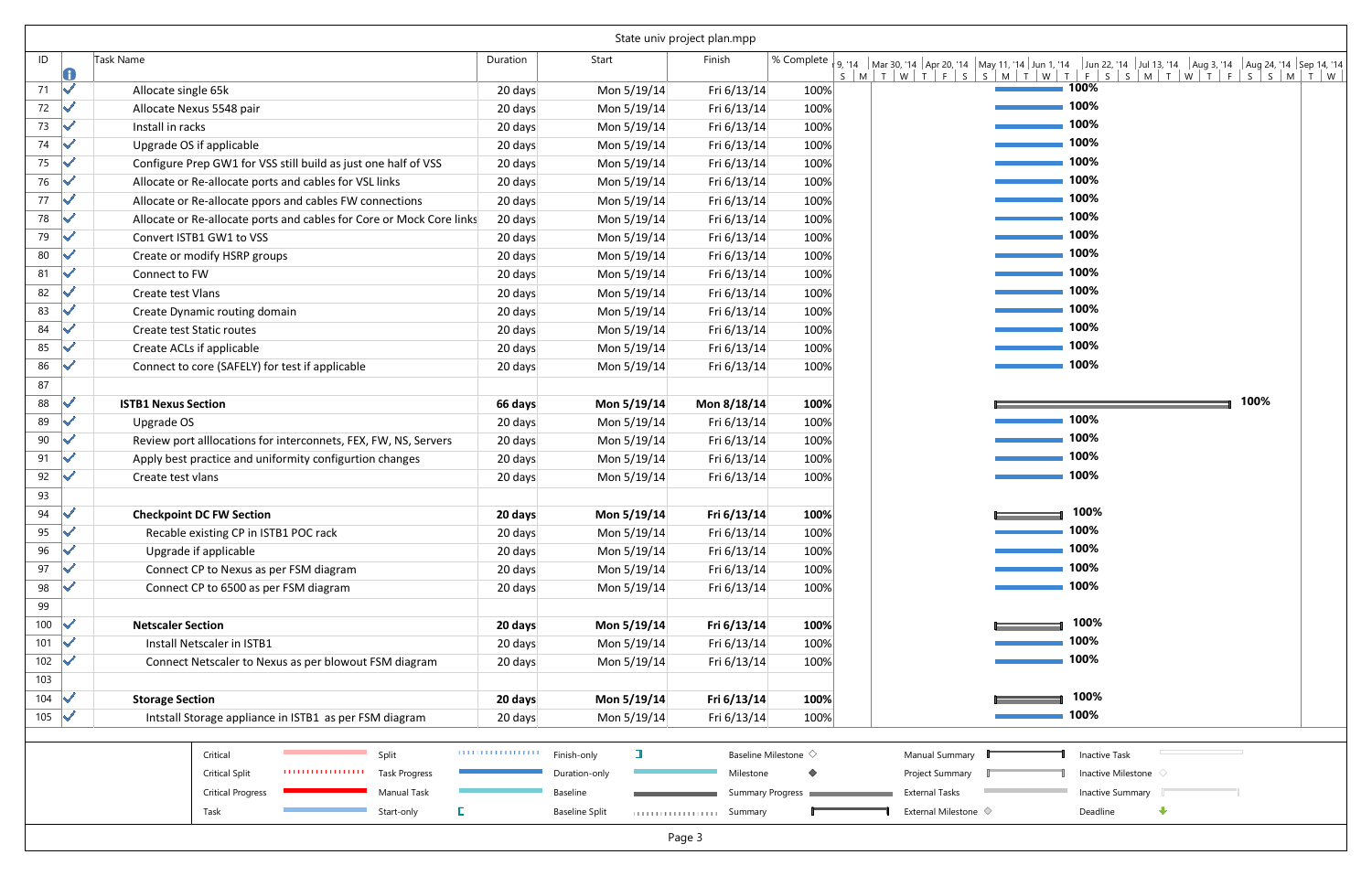|            |   |                                                                                   |                    |                       | State univ project plan.mpp      |                                   |                                                                                                                 |
|------------|---|-----------------------------------------------------------------------------------|--------------------|-----------------------|----------------------------------|-----------------------------------|-----------------------------------------------------------------------------------------------------------------|
| ID         | 0 | Task Name                                                                         | Duration           | Start                 | Finish                           |                                   | % Complete   9, 14   Mar 30, 14   Apr 20, 14   May 11, 14  <br>$S$ $M$ $T$ $W$ $T$<br>$-F$<br>S<br>S<br>$M$ $T$ |
| 106        | ✓ | Install test storage server in ISTB1 as per FSM diagram                           | 20 days            | Mon 5/19/14           | Fri 6/13/14                      | 100%                              |                                                                                                                 |
| 107        |   |                                                                                   |                    |                       |                                  |                                   |                                                                                                                 |
| 108        | ✓ | <b>Test Servers</b>                                                               | 66 days            | Mon 5/19/14           | Mon 8/18/14                      | 100%                              |                                                                                                                 |
| 109        | ✓ | Intstall Test VM Web server hosts in IO as per Access FSM                         | 20 days            | Mon 5/19/14           | Mon 8/18/14                      | 100%                              |                                                                                                                 |
| 110        |   |                                                                                   |                    |                       |                                  |                                   |                                                                                                                 |
| 111        | ✓ | Configure DC in ISTB1 and test                                                    | 64 days            | Mon 5/19/14           | Thu 8/14/14                      | 100%                              |                                                                                                                 |
| 112        | ✓ | If applicable configure Mock core routes and loopbacks for N/S<br>testing on 65ks | 20 days            | Mon 5/19/14           | Fri 6/13/14                      | 100%                              |                                                                                                                 |
| 113        | ✓ | 65k Portchannel for DCI - not connected                                           | 20 days            | Mon 5/19/14           | Fri 6/13/14                      | 100%                              |                                                                                                                 |
| 114        |   | 65k static rotues, ACLs etc stay the same                                         | 20 days            | Mon 5/19/14           | Fri 6/13/14                      | 100%                              |                                                                                                                 |
| 115        | ✓ | Configure FW Open side should stay the same as previous                           | 20 days            | Mon 5/19/14           | Fri 6/13/14                      | 100%                              |                                                                                                                 |
| 116        | ✓ | Configure FW Secure Side should stay the same as previous                         | 20 days            | Mon 5/19/14           | Fri 6/13/14                      | 100%                              |                                                                                                                 |
| 117        | ✓ | Configure Netscaler Secure Side should stay the same as perviou                   | 20 days            | Mon 5/19/14           | Fri 6/13/14                      | 100%                              |                                                                                                                 |
| 118        | ✓ | Configure test Server VM and Web server                                           | 20 days            | Mon 5/19/14           | Thu 8/14/14                      | 100%                              |                                                                                                                 |
| 119        | ✓ | Configure test Storage                                                            | 20 days            | Mon 5/19/14           | Fri 6/13/14                      | 100%                              |                                                                                                                 |
| 120        |   |                                                                                   |                    |                       |                                  |                                   |                                                                                                                 |
| 121        | V | Provision all remaining service type ports, port channels and<br>trunks           | 64 days            | Mon 5/19/14           | Thu 8/14/14                      | 100%                              |                                                                                                                 |
| 122        | ✓ | <b>FEX</b>                                                                        | 20 days            | Mon 5/19/14           | Fri 6/13/14                      | 100%                              |                                                                                                                 |
| 123        | ✓ | Servers                                                                           | 20 days            | Mon 5/19/14           | Fri 6/13/14                      | 100%                              |                                                                                                                 |
| 124        | ✓ | Storage                                                                           | 20 days            | Mon 5/19/14           | Fri 6/13/14                      | 100%                              |                                                                                                                 |
| 125        |   | <b>CheckPoint Firewall Switch Ports</b>                                           | 20 days            | Mon 5/19/14           | Thu 8/14/14                      | 100%                              |                                                                                                                 |
| 126        |   | <b>NetScaler Switch Ports</b>                                                     | 20 days            | Mon 5/19/14           | Thu 8/14/14                      | 100%                              |                                                                                                                 |
| 127        | ✓ | One Offs                                                                          | 20 days            | Mon 5/19/14           | Fri 6/13/14                      | 100%                              |                                                                                                                 |
| 128        |   |                                                                                   |                    |                       |                                  |                                   |                                                                                                                 |
| 129        |   |                                                                                   |                    |                       |                                  |                                   |                                                                                                                 |
| 130        | ✓ | <b>Test DC functionality independently</b>                                        | 66 days            | Mon 6/16/14           | Mon 9/15/14                      | 100%                              |                                                                                                                 |
| 131<br>132 | ✓ | Test IO DC in isolated use mode                                                   | 66 days            | Mon 6/16/14           | Mon 9/15/14                      | 100%                              |                                                                                                                 |
| 133        | ✔ | Conduct IO DC testing with all components according to POC and                    | 27 days            | Mon 6/16/14           | Mon 9/15/14                      | 100%                              |                                                                                                                 |
|            |   | <b>MOP</b> matrix                                                                 |                    |                       |                                  |                                   |                                                                                                                 |
| 134        | ✓ | Apply any changes from testing results                                            | 20 days            | Mon 6/16/14           | Mon 9/15/14                      | 100%                              |                                                                                                                 |
| 135        |   |                                                                                   |                    |                       |                                  |                                   |                                                                                                                 |
| 136        | ✓ | Test ISTB1 DC in isolated use mode                                                | 66 days            | Mon 6/16/14           | Mon 9/15/14                      | 100%                              |                                                                                                                 |
| 137        | ✓ | Conduct ISTB1 DC testing with all components according to POC<br>MOP matrix       | 25 days            | Mon 6/16/14           | Mon 9/15/14                      | 100%                              |                                                                                                                 |
|            |   |                                                                                   |                    |                       |                                  |                                   |                                                                                                                 |
|            |   | Critical<br>Split                                                                 | ,,,,,,,,,,,,,,,,,, | ı<br>Finish-only      |                                  | Baseline Milestone $\diamondsuit$ | Manual Summary                                                                                                  |
|            |   | ,,,,,,,,,,,,,,,,,,<br><b>Task Progress</b><br><b>Critical Split</b>               |                    | Duration-only         | Milestone                        |                                   | Project Summary                                                                                                 |
|            |   | <b>Critical Progress</b><br>Manual Task                                           |                    | Baseline              |                                  | Summary Progress                  | <b>External Tasks</b>                                                                                           |
|            |   | L<br>Task<br>Start-only                                                           |                    | <b>Baseline Split</b> | Summary<br>111111111111111111111 |                                   | External Milestone $\diamondsuit$                                                                               |
|            |   |                                                                                   |                    |                       | Page 4                           |                                   |                                                                                                                 |

| S<br>M<br>0% | <sup>.te  </sup> 9, '14     Mar 30, '14   Apr 20, '14    May 11, '14   Jun 1, '14     Jun 22, '14      Jul 13, '14     Aug 3, '14     Aug 24, '14   Sep 14, '14  <br>W<br>$\mathsf{S}$<br>$\top$<br>$\top$<br>$-F$ | $S$ $M$ $T$ $W$ $T$ | $-F$<br>S<br>S<br>$\mid M \mid$ | $\mathsf{T}$<br>$W$ T            | F<br>S<br>S<br>M | T<br>W |
|--------------|--------------------------------------------------------------------------------------------------------------------------------------------------------------------------------------------------------------------|---------------------|---------------------------------|----------------------------------|------------------|--------|
|              |                                                                                                                                                                                                                    |                     | 100%                            |                                  |                  |        |
|              |                                                                                                                                                                                                                    |                     |                                 |                                  | 100%             |        |
|              |                                                                                                                                                                                                                    |                     |                                 |                                  |                  |        |
| 0%           |                                                                                                                                                                                                                    | --                  |                                 |                                  | 100%             |        |
|              |                                                                                                                                                                                                                    |                     | 100%                            |                                  |                  |        |
| 0%           |                                                                                                                                                                                                                    |                     | 100%                            |                                  |                  |        |
| 0%           |                                                                                                                                                                                                                    |                     | 100%                            |                                  |                  |        |
| 0%           |                                                                                                                                                                                                                    |                     | 100%<br>100%                    |                                  |                  |        |
| 0%           |                                                                                                                                                                                                                    |                     | 100%                            |                                  |                  |        |
| 0%<br>0%     |                                                                                                                                                                                                                    |                     |                                 |                                  |                  |        |
| 0%           |                                                                                                                                                                                                                    |                     | 100%                            |                                  |                  |        |
| 0%           |                                                                                                                                                                                                                    |                     |                                 |                                  | 100%             |        |
| 0%           |                                                                                                                                                                                                                    |                     | 100%                            |                                  |                  |        |
|              |                                                                                                                                                                                                                    |                     | 100%                            |                                  |                  |        |
| 0%           |                                                                                                                                                                                                                    |                     | 100%                            |                                  |                  |        |
| 0%           |                                                                                                                                                                                                                    |                     |                                 | 100% - 200% - 200% - 200% - 200% |                  |        |
| 0%           |                                                                                                                                                                                                                    |                     |                                 |                                  |                  |        |
| 0%           |                                                                                                                                                                                                                    |                     | 100%                            |                                  |                  |        |
|              |                                                                                                                                                                                                                    |                     |                                 |                                  |                  |        |
|              |                                                                                                                                                                                                                    |                     |                                 |                                  |                  | 100%   |
|              |                                                                                                                                                                                                                    |                     |                                 |                                  |                  | 100%   |
|              |                                                                                                                                                                                                                    |                     |                                 |                                  |                  | 100%   |
|              |                                                                                                                                                                                                                    |                     |                                 | ,,,,,,,,,,,,,,,,,,,,,,,,,,,,     |                  | 100%   |
|              |                                                                                                                                                                                                                    |                     |                                 |                                  |                  | 100%   |
| 0%           |                                                                                                                                                                                                                    |                     |                                 |                                  |                  | 100%   |
|              |                                                                                                                                                                                                                    |                     |                                 |                                  |                  |        |
|              | Manual Summary                                                                                                                                                                                                     | Г                   | <b>Inactive Task</b>            |                                  |                  |        |
|              | Project Summary                                                                                                                                                                                                    |                     | Inactive Milestone <a></a>      |                                  |                  |        |
|              | <b>External Tasks</b>                                                                                                                                                                                              |                     | <b>Inactive Summary</b>         | U                                |                  |        |
|              | External Milestone $\diamondsuit$                                                                                                                                                                                  |                     | Deadline                        | ⊕                                |                  |        |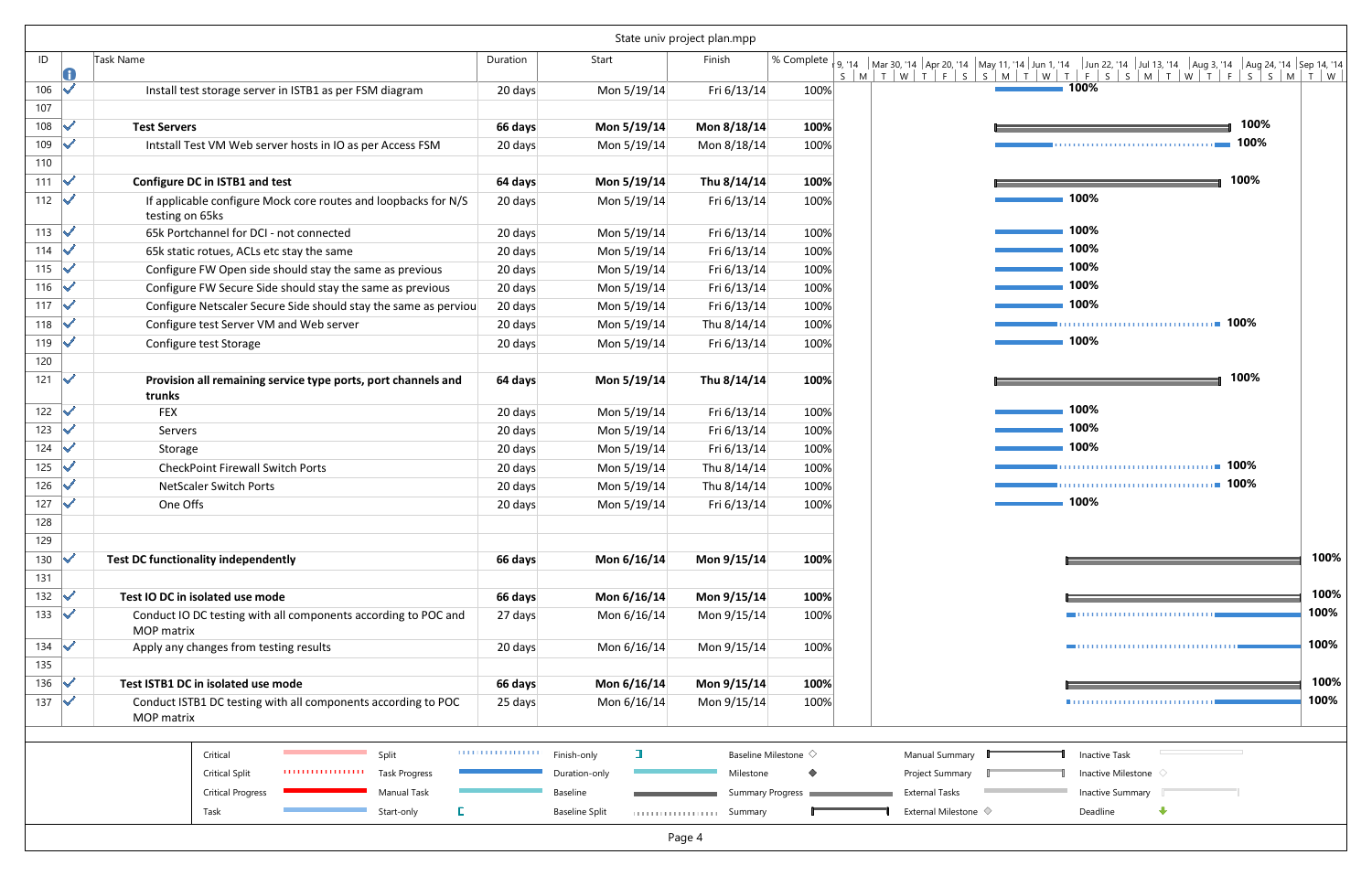|            |   |                                                                                                                                                                         |             |                            | State univ project plan.mpp |                                   |                                   |
|------------|---|-------------------------------------------------------------------------------------------------------------------------------------------------------------------------|-------------|----------------------------|-----------------------------|-----------------------------------|-----------------------------------|
| ID         | 0 | <b>Task Name</b>                                                                                                                                                        | Duration    | Start                      | Finish                      | % Complete                        |                                   |
| 138        | ✓ | Apply any changes from testing results                                                                                                                                  | 20 days     | Mon 6/16/14                | Mon 9/15/14                 | 100%                              |                                   |
| 139        |   |                                                                                                                                                                         |             |                            |                             |                                   |                                   |
| 140        |   |                                                                                                                                                                         |             |                            |                             |                                   |                                   |
| 141        | ✓ | Connect DCs - test interconnectivity DCI Interconnects and initial<br>testing                                                                                           | 66 days     | Mon 6/16/14                | Mon 9/15/14                 | 100%                              |                                   |
| 142        | ✓ | Provsion and test new circuits                                                                                                                                          | 66 days     | Mon 6/16/14                | Mon 9/15/14                 | 100%                              |                                   |
| 143        |   | Connect to relevent POC end device ports                                                                                                                                | 66 days     | Mon 6/16/14                | Mon 9/15/14                 | 100%                              |                                   |
| 144        |   | Connect Open side Circuit between 65ks                                                                                                                                  | 66 days     | Mon 6/16/14                | Mon 9/15/14                 | 100%                              |                                   |
| 145        |   | Turn up and test Port channel                                                                                                                                           | 66 days     | Mon 6/16/14                | Mon 9/15/14                 | 100%                              |                                   |
| 146        |   | <b>Test HSRP</b>                                                                                                                                                        | 57 days     | Mon 6/16/14                | Mon 9/15/14                 | 100%                              |                                   |
| 147        |   | Test Fail over                                                                                                                                                          | 57 days     | Mon 6/16/14                | Mon 9/15/14                 | 100%                              |                                   |
| 148        |   | Connect Secure Side Circuit between Nexus 7k and 5k                                                                                                                     | 66 days     | Mon 6/16/14                | Mon 9/15/14                 | 100%                              |                                   |
| 149        |   | Test Fabric path between sites                                                                                                                                          | 66 days     | Mon 6/16/14                | Mon 9/15/14                 | 100%                              |                                   |
| 150        |   | Test CP session behaivior between sites                                                                                                                                 | 20 days     | Mon 6/16/14                | Mon 9/15/14                 | 100%                              |                                   |
| 151        | ✓ | Conduct any remaing DCI test from POC and MPO testing matrix                                                                                                            | 66 days     | Mon 6/16/14                | Mon 9/15/14                 | 100%                              |                                   |
| 152        |   |                                                                                                                                                                         |             |                            |                             |                                   |                                   |
| 153        | ✓ | Update diagrams and documentation with any changes                                                                                                                      | 5 days      | Wed 6/18/14                | Tue 6/24/14                 | 100%                              |                                   |
| 154        |   |                                                                                                                                                                         |             |                            |                             |                                   |                                   |
| 155        |   |                                                                                                                                                                         |             |                            |                             |                                   |                                   |
| 156        |   |                                                                                                                                                                         |             |                            |                             |                                   |                                   |
| 157        | ✓ | Both Sites connected - Test DC functionality dependently between<br>DCs - DR, VM, application migration, storage, email, RTO/RPO, full<br><b>MOPs on all components</b> | 59 days     | Wed 6/25/14                | Mon 9/15/14<br>100%         |                                   |                                   |
| 158        |   |                                                                                                                                                                         |             |                            |                             |                                   |                                   |
| 159        | ✓ | Conduct Best Practices and Uniformity sweep for compliance                                                                                                              | 10 days     | Wed 6/25/14                | Tue 7/8/14                  | 100%                              |                                   |
| 160        |   |                                                                                                                                                                         |             |                            |                             |                                   |                                   |
| 161<br>162 | ✓ | <b>MOP Testing Workbook sections - Milestones</b>                                                                                                                       | 56 days     | Mon 6/30/14                | Mon 9/15/14                 | 100%                              |                                   |
| 163        | ✔ | Network-MOP                                                                                                                                                             | 41 days     | Mon 7/21/14                | Mon 9/15/14                 | 100%                              |                                   |
| 164        |   |                                                                                                                                                                         |             |                            |                             |                                   |                                   |
| 165        | ✓ | Firewall-MOP                                                                                                                                                            | 34.25 days  | Mon 7/21/14                | Mon 9/15/14                 | 100%                              |                                   |
| 166        |   |                                                                                                                                                                         |             |                            |                             |                                   |                                   |
| 167        | ✓ | Netscaler-MOP                                                                                                                                                           | $28.1$ days | Mon 7/21/14                | Mon 9/15/14                 | 100%                              |                                   |
| 168        |   |                                                                                                                                                                         |             |                            |                             |                                   |                                   |
| 169        | ✓ | Access Layer for Server and Storage MOP                                                                                                                                 |             | Mon 7/21/14                | Mon 9/15/14                 | 100%                              |                                   |
| 170        |   |                                                                                                                                                                         | 32.2 days   |                            |                             |                                   |                                   |
|            |   | Critical<br>Split                                                                                                                                                       | .           | П<br>Finish-only           |                             | Baseline Milestone $\diamondsuit$ | Manual Summary                    |
|            |   | ,,,,,,,,,,,,,,,,,,<br><b>Critical Split</b><br><b>Task Progress</b>                                                                                                     |             | Duration-only              | Milestone                   | ♦                                 | Project Summary                   |
|            |   | <b>Critical Progress</b><br>Manual Task                                                                                                                                 |             | Baseline                   |                             | Summary Progress                  | <b>External Tasks</b>             |
|            |   |                                                                                                                                                                         |             |                            |                             |                                   |                                   |
|            |   | Start-only<br>Task                                                                                                                                                      | D           | <b>Baseline Split</b><br>. | Summary                     |                                   | External Milestone $\diamondsuit$ |